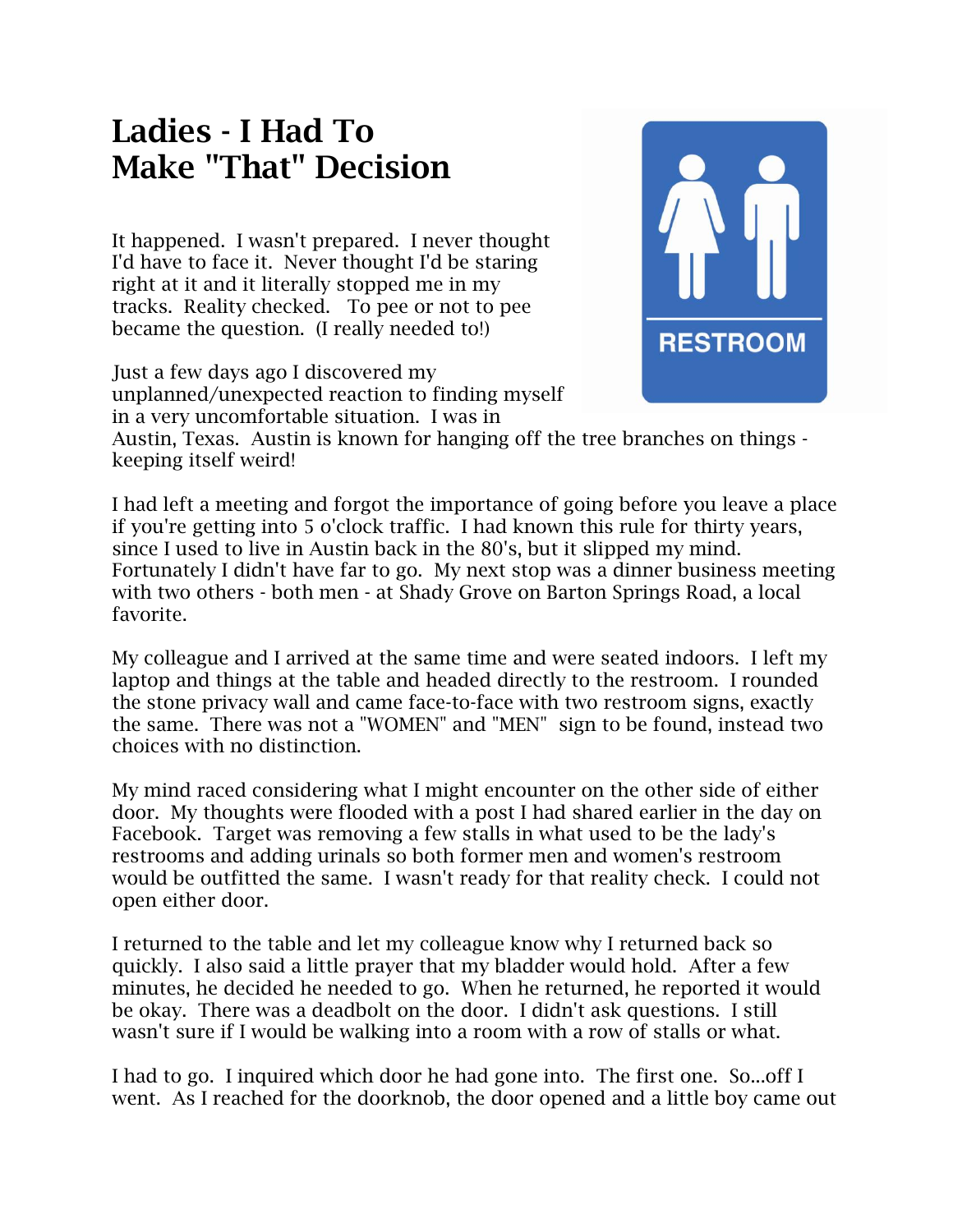followed by his mother. In I went. Whew. It was a private restroom with a deadbolt on the door. I was relieved. I was safe.

After our multi-hour business dinner meeting, my colleague checked out the other choice in restrooms. He returned to report that it was different. It had a toilet and urinal. Yuck. I would not have wanted to have walked into that one or to have had to explain to a little girl what that was hanging on the wall.

So it was obvious that what used to be the women's restroom, with a baby changing station, was the first door and the former men's room was door number two with a stall and urinal. Since this is a popular watering hole after work, I could only imagine a very different experience as the hours grew later and later.

This situation made me think more seriously about having your CHL and gun with you at all times when you travel. If it had been a restroom with a row of stalls, safety immediately races to the forefront of your mind, or at least that's what I experienced. When you're in the middle of doing your business, your ability to flee immediately is impaired. Women have known this for years, as we've dealt with protecting our purses from female thieves.

As I used facilities the rest of my trip, I began really looking at the design and potential issues that we, ladies, are going to face in public restrooms if we do not stop this insanity. You can see into the stalls. Most partitions are poorly assembled and locks are poor at best. The space at the bottom of the panels is purposefully large enough for you crawl out of if needed. That means people can crawl in or can use mirrors in adjoining stalls to watch you. Privacy is weak as it is and will be totally gone if they all go cross-gender.

When did our society move from sanity to crazy? Where do we draw the line? So if the next trend in abnormal behavior is to continue breast-feeding our babies until they graduate from high school, are we going to see women pop out an over-used breast in restaurants for their teenage child while we are trying to enjoy a nice dinner with our families? 96.5% of society should not have to endure unpleasant situations for the 3.5% of society. (Per Siri - includes all LBGT)

How insane is it to make everyone miserable and uncomfortable because one person has some issues or desires that are not normal. Do we turn and make the rest of society abnormal and twisted for the sake of the one? Remember the words of your pilot! Put the air mask on yourself first before you mask others. In other words, it is important to maintain what is right, what is healthy, in order to help others. If the whole group must become sick or tainted for the one, then the world will lose its oxygen and die, thinking it was doing the right thing for someone else.